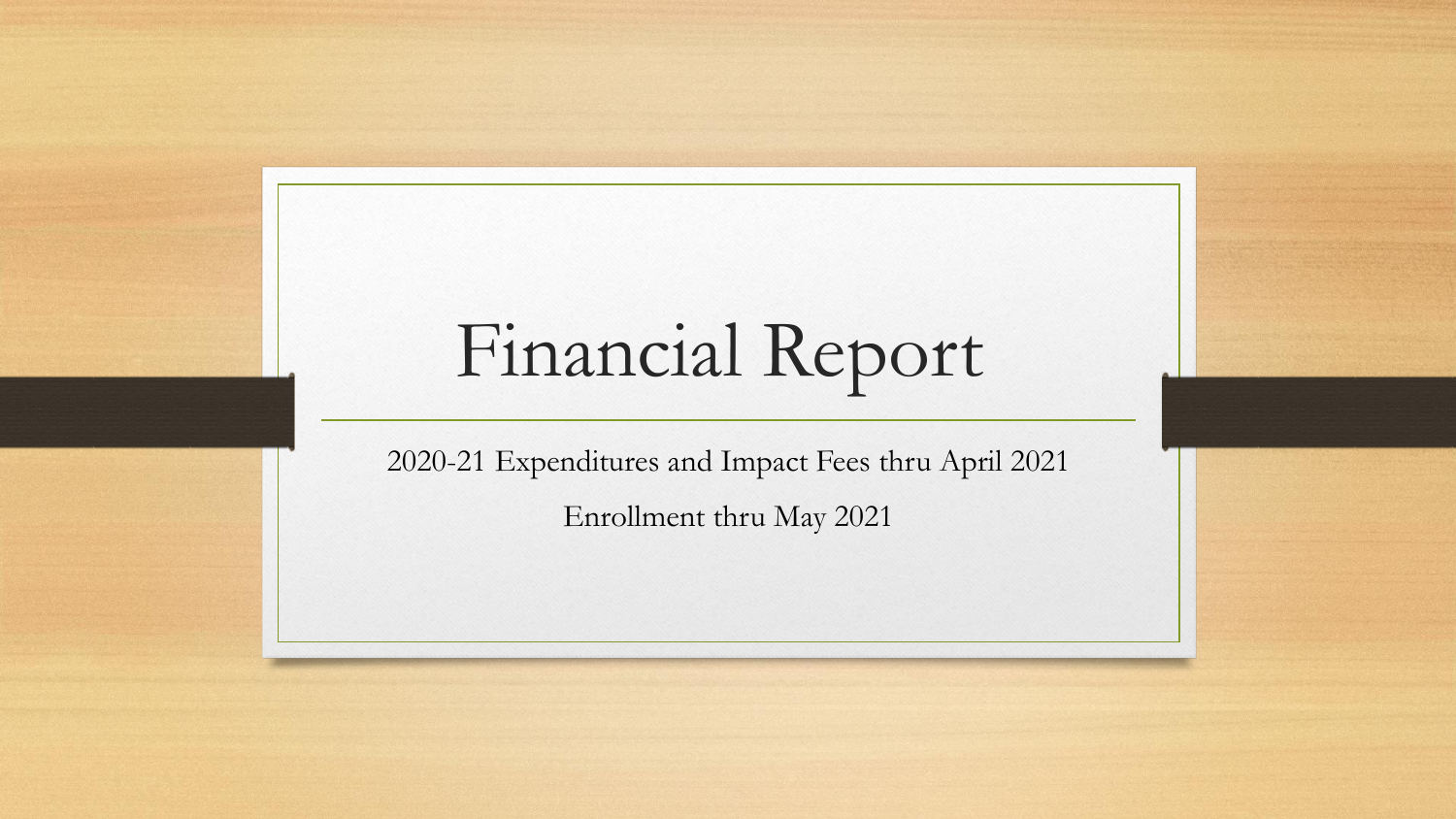## 2020-21 Expenditures Budget vs Actual by Object April 2021

|                             | 2020-2021     | \$ Spent    | % Spent | \$ Spent     | % Spent    | Reference |  |  |  |
|-----------------------------|---------------|-------------|---------|--------------|------------|-----------|--|--|--|
|                             | <b>Budget</b> | Current     | Current | <b>YTD</b>   | <b>YTD</b> | Point     |  |  |  |
| 2 Certificated Salaries     | \$51,355,769  | \$4,097,805 | 7.98%   | \$32,646,258 | 63.57%     | 67.00%    |  |  |  |
| 3 Classified Salaries       | \$19,877,988  | \$1,521,419 | 7.65%   | \$11,552,617 | 58.12%     | 67.00%    |  |  |  |
| 4 Benefits                  | \$29,067,158  | \$2,266,703 | 7.80%   | \$18,481,252 | 63.58%     | 67.00%    |  |  |  |
| 5 Supplies/Materials        | \$6,986,966   | \$420,891   | 6.02%   | \$2,404,768  | 34.42%     | 67.00%    |  |  |  |
| 7 Purchased Services        | \$11,828,005  | \$1,587,809 | 13.42%  | \$6,795,676  | 57.45%     | 67.00%    |  |  |  |
| 8 Travel                    | \$220,155     | \$248       | 0.11%   | \$2,581      | 1.17%      | 67.00%    |  |  |  |
| 9 Capital Outlay w/o Contin | \$27,000      | \$0         | 0.00%   | \$14,036     | 51.99%     | 67.00%    |  |  |  |
| <b>Grand Total</b>          | \$119,363,041 | \$9,894,875 | 8.29%   | \$71,897,188 | 60.23%     | 67.00%    |  |  |  |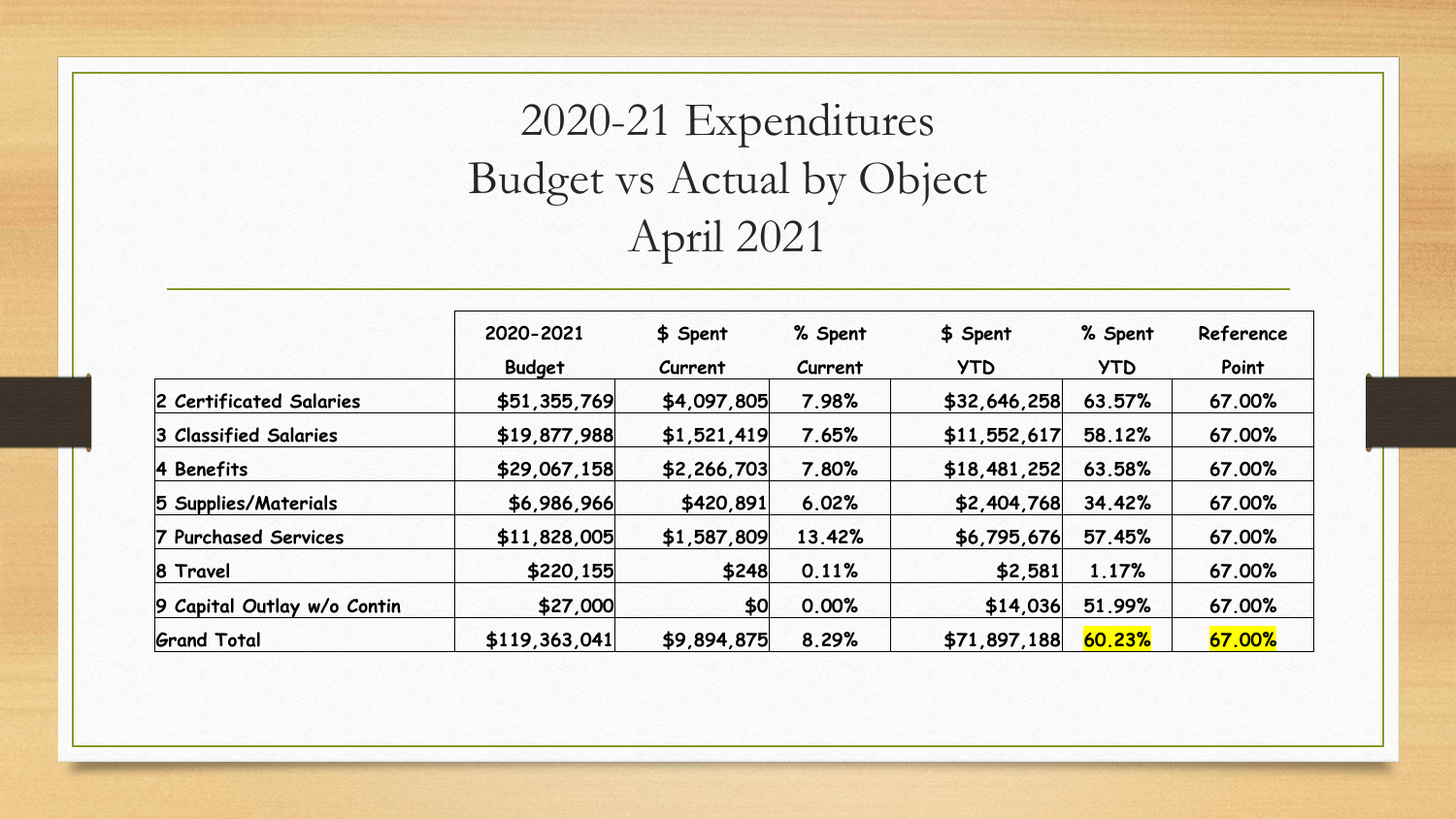| <b>IMPACT FEES</b>               |             |
|----------------------------------|-------------|
| 2011-12                          | \$1,023,030 |
| 2012-13                          | \$775,125   |
| 2013-14                          | \$454,074   |
| 2014-15                          | \$598,763   |
| 2015-16                          | \$829,455   |
| 2016-17                          | \$308,959   |
| 2017-18                          | \$450,665   |
| 2018-19                          | \$485,518   |
| 2019-20                          | \$627,456   |
|                                  |             |
| <b>SEPTEMBER 2020</b>            | \$65,947    |
| <b>OCTOBER 2020</b>              | \$0         |
| <b>NOVEMBER 2020</b>             | \$169,578   |
| <b>DECEMBER 2020</b>             | \$56,526    |
| <b>JANUARY 2021</b>              | \$0         |
| <b>FEBRUARY 2021</b>             | \$94,382    |
| <b>MARCH 2021</b>                | \$0         |
| <b>APRIL 2021</b>                | \$18,842    |
| <b>TOTAL 2020-21 FISCAL YEAR</b> | \$405,275   |

| <b>IMPACT FEE ACCOUNT BALANCE</b> | 4/30/2021 | \$1,488,342 |
|-----------------------------------|-----------|-------------|
| 2009 QZAB (last transfer 6/2022)  | 6/1/2021  | \$328,500   |

г

 $\overline{\phantom{a}}$